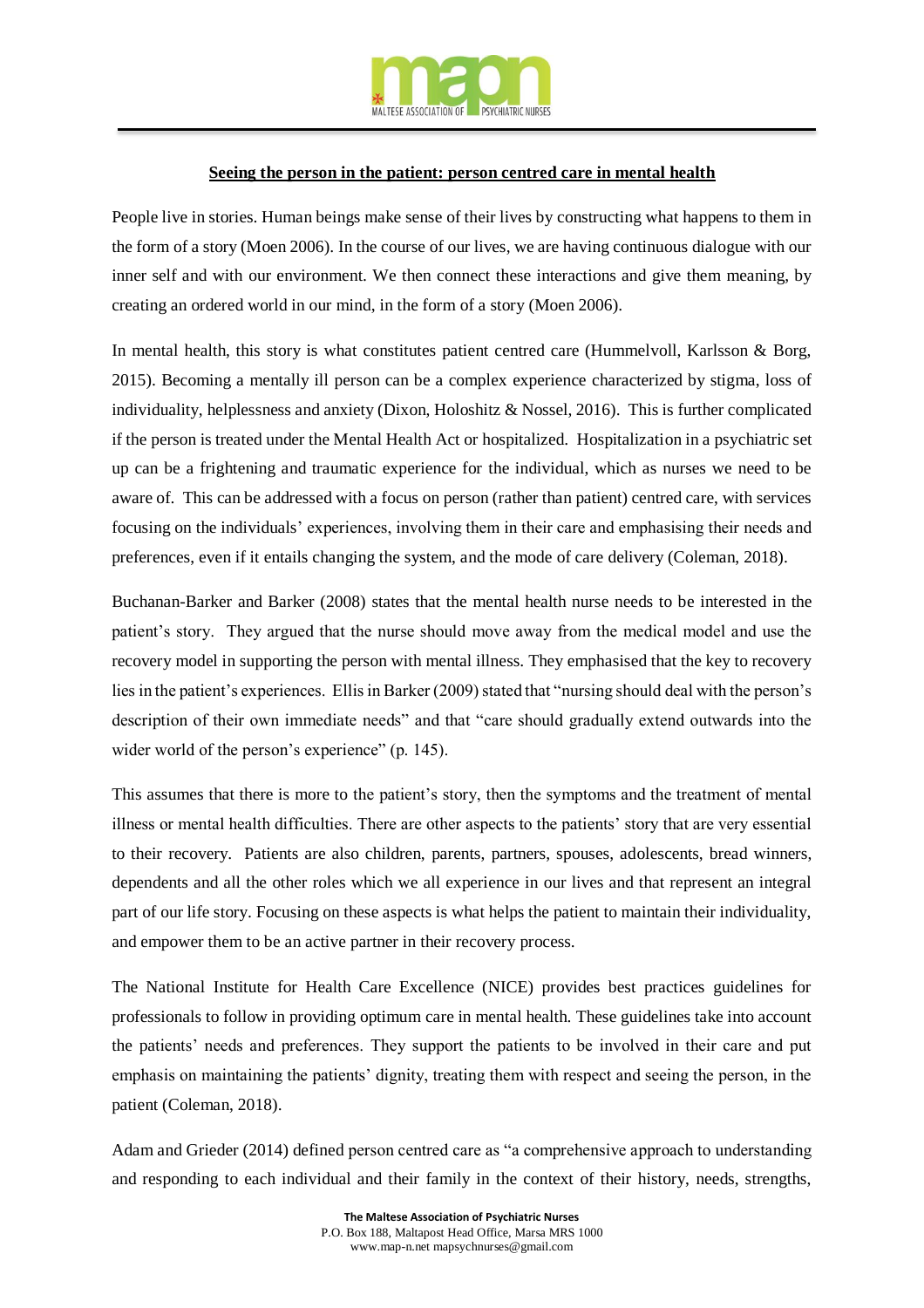

recovery, hopes, dreams, culture and spirituality...". This emphasise individuality, an interest in the patient's unique situation, and an understanding that patients have their own stories, which are part and parcel of the person in the patient in front of us. Dixon, Holoshitz and Nossel (2016) found that a strong component of successful engagement in patients with schizophrenia is the patients' perception that their goals, preferences and life circumstances are being considered by the professionals working with them.

Barker (2001) argued that the patient is not defined by his or her illness. There are other aspects of the individuals' life which we as mental health professionals need to take into consideration. These include the personal identity, the self esteem, and what gives meaning and purpose to their life. Addressing issues which are important for the patient is allowing for the patient's needs and preferences. These can include more practical and social aspects, like housing, finances and relationships. These can be potential sources of stress for the patients, which can infringe on their wellbeing and recovery process, and therefore they need to be addressed. Another aspect which needs to be taken into account is the patient's spirituality. This might not necessarily include religion, but what gives their life meaning, what they believe in, what it is they turn to when life becomes a struggle and all material possessions become useless and futile. These are all aspects of a person's story, which can be very beneficial for the person's recovery and need to be included when planning patients' care.

This is what constitutes as person centred care. It is about the person experiencing mental ill health to keep control over their life, being given the opportunity to make informed decisions about their treatment, and entering the mental health services not just as a patient, but also as an integral human being with all the experiences, struggles and triumphs which they have been through and which kept them going. It is our role as nurses, to support and empower people with mental health problems to regain control over their life, and make sure that the person in the patient is not forgotten and remain an integral part of their life story.

Pierre Galea President Maltese Association of Psychiatric Nurses